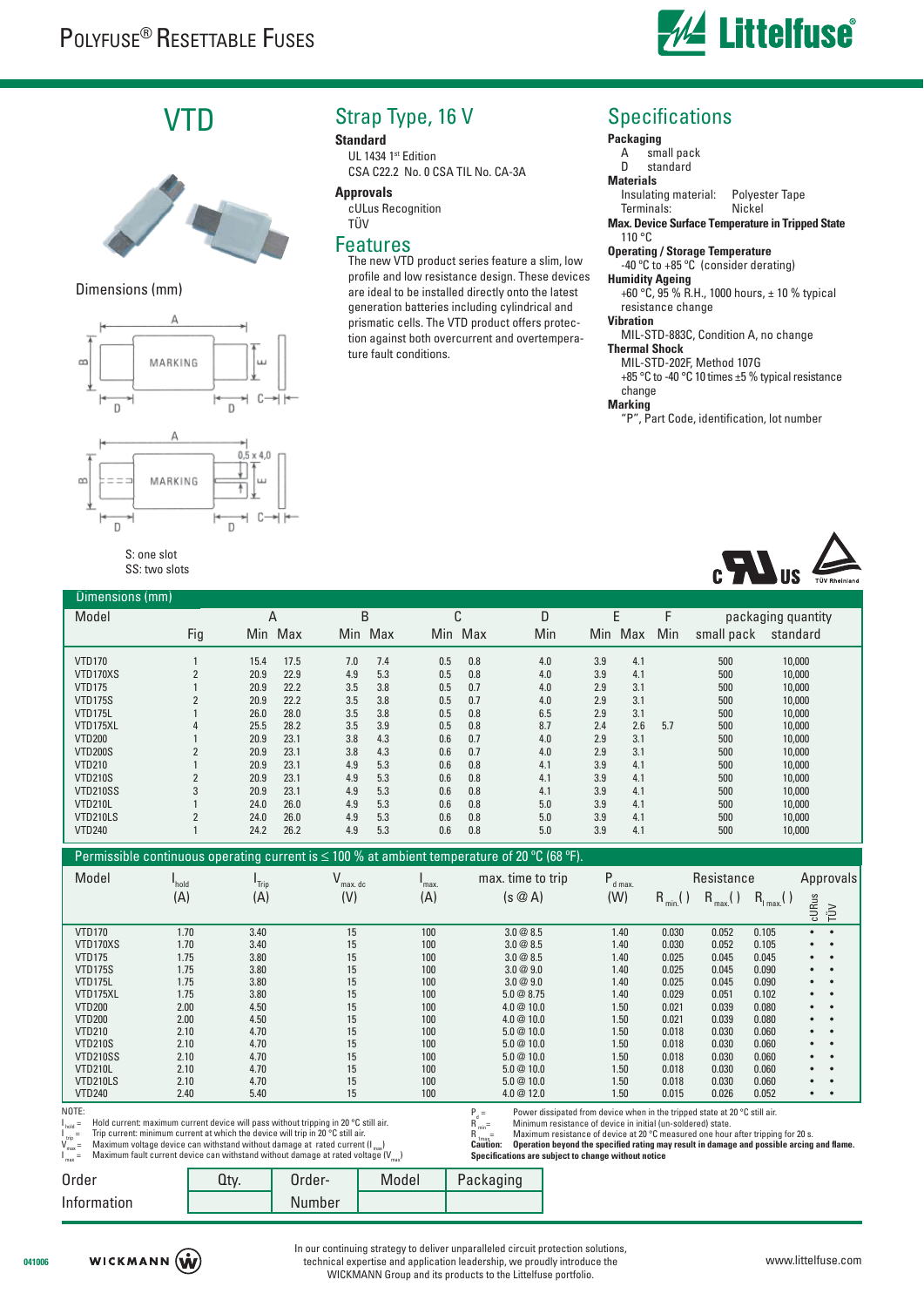

# VTD



Further Time-Current-Curves on request

| <b>Model</b>    | Ambient Operation Temperature - $I_{\text{hold}}(A)$ |          |      |       |       |       |       |       |       |
|-----------------|------------------------------------------------------|----------|------|-------|-------|-------|-------|-------|-------|
|                 | $-40 °C$                                             | $-20 °C$ | 0 °C | 23 °C | 40 °C | 50 °C | 60 °C | 70 °C | 85 °C |
| <b>VTD170</b>   | 3.20                                                 | 2.70     | 2.20 | 1.70  | 1.30  | 1.00  | 0.80  | 0.50  | 0.10  |
| VTD170XS        | 3.20                                                 | 2.70     | 2.20 | 1.70  | 1.30  | 1.00  | 0.80  | 0.50  | 0.10  |
| <b>VTD175</b>   | 3.20                                                 | 2.70     | 2.20 | 1.75  | 1.30  | 1.00  | 0.80  | 0.50  | 0.10  |
| <b>VTD175S</b>  | 3.20                                                 | 2.70     | 2.20 | 1.75  | 1.30  | 1.00  | 0.80  | 0.50  | 0.10  |
| VTD175L         | 3.20                                                 | 2.70     | 2.20 | 1.75  | 1.30  | 1.00  | 0.80  | 0.50  | 0.10  |
| VTD175XL        | 3.20                                                 | 2.70     | 2.20 | 1.75  | 1.30  | 1.00  | 0.80  | 0.50  | 0.10  |
| <b>VTD200</b>   | 3.70                                                 | 3.20     | 2.60 | 2.00  | 1.50  | 1.20  | 0.90  | 0.50  | 0.10  |
| <b>VTD200S</b>  | 3.70                                                 | 3.20     | 2.60 | 2.00  | 1.50  | 1.20  | 0.90  | 0.50  | 0.10  |
| <b>VTD210</b>   | 4.10                                                 | 3.50     | 2.90 | 2.10  | 1.60  | 1.30  | 1.00  | 0.70  | 0.10  |
| <b>VTD210S</b>  | 4.10                                                 | 3.50     | 2.90 | 2.10  | 1.60  | 1.30  | 1.00  | 0.70  | 0.10  |
| <b>VTD210SS</b> | 4.10                                                 | 3.50     | 2.90 | 2.10  | 1.60  | 1.30  | 1.00  | 0.70  | 0.10  |
| VTD210L         | 4.10                                                 | 3.50     | 2.90 | 2.10  | 1.60  | 1.30  | 1.00  | 0.70  | 0.10  |
| VTD210LS        | 4.10                                                 | 3.50     | 2.90 | 2.10  | 1.60  | 1.30  | 1.00  | 0.70  | 0.10  |
| <b>VTD240</b>   | 4.40                                                 | 3.70     | 3.10 | 2.40  | 1.80  | 1.50  | 1.20  | 0.90  | 0.10  |

## Thermal Derating Chart